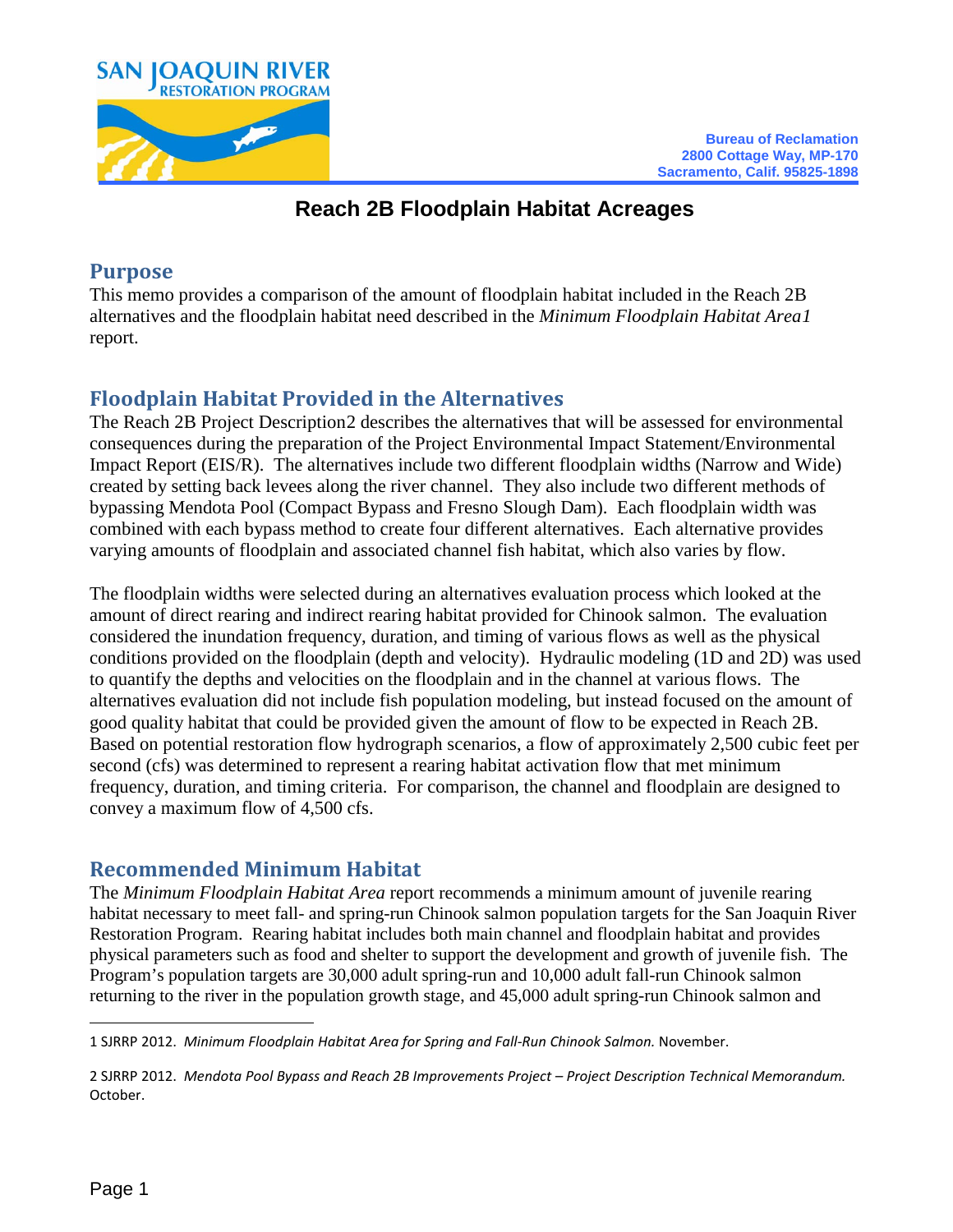15,000 adult fall-run Chinook salmon as long-term population targets.

Starting with the population targets, four analyses were performed to build an estimate of the minimum rearing habitat requirements for fall- and spring-run Chinook salmon. First, the Emigrating Salmonid Habitat Estimation (ESHE) model was used to simulate the juvenile stages of future restored populations and to estimate their required reach-specific amount of suitable habitat. Second, 2D hydraulic modeling estimated the amount of already-available suitable habitat in each reach. Suitable habitat is the amount of inundated acreage that meets depth, velocity, and cover requirements for Chinook salmon. Third, the suitable habitat deficit was calculated by subtracting the available suitable habitat (step 2) from the required suitable habitat (step 1). Fourth, the total inundation area needed was calculated by dividing the suitable habitat deficit (step 3) by the percent of the floodplain that has suitable habitat. Detailed discussion of the analyses methods and inputs can be found in the corresponding report(s).

#### **Comparison**

The table below provides a comparison of the acreages provided and needed.

Based on the data provided in table below, the Compact Bypass with Wide Floodplain and Bifurcation Structure at 2,500 cfs provides 100 percent of the recommended minimum habitat (assuming 25 percent of the floodplain is suitable habitat) for the San Joaquin River from Reach 1 through Reach 3. At 4,500 cfs, this alternative as well as the Fresno Slough Dam with Wide Floodplain and North Canal each provide 100 percent of the recommended minimum habitat (assuming 20 percent of the floodplain is suitable habitat). At 4,500 cfs, the two Narrow Floodplain alternatives provide nearly 100 percent of the recommended minimum habitat assuming 25 percent of floodplain is suitable habitat. However, neither of the Narrow Floodplain alternatives 100 percent of the floodplain habitat needs at any suitable habitat level.